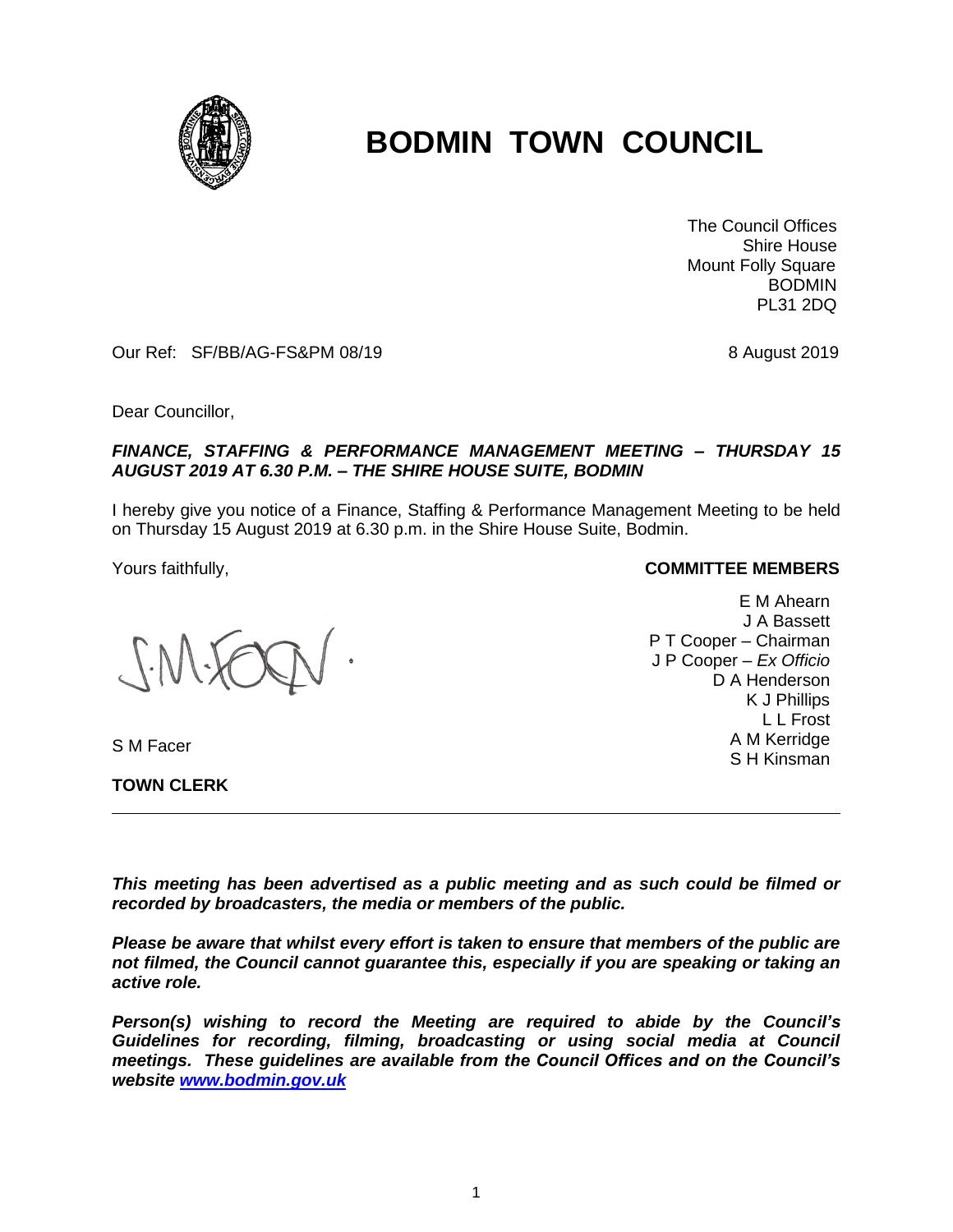# **A G E N D A**

## **Please note that this Committee must have a quorum of five people**

## 1. **CHAIRMAN'S ANNOUNCEMENTS AND APOLOGIES**

- 2. Declarations of Interest Members to declare interests in respect of any item on the agenda;
- 3. **PUBLIC REPRESENTATION SESSION – An opportunity for local residents to make representations or ask questions relating to items on this agenda.** (Note: a maximum of 15 minutes will be allocated for this session and there will be a time constraint of 5 minutes per speaker);
- 4. To consider and, if approved, adopt the Minutes of the Finance, Staffing and Performance Management Committee Meeting held on 20 June 2019 (copy enclosed);
- 5. Update on BTC Key Objectives, to include:
	- $\triangleright$  To undertake a staffing review to ensure sufficient capacity and capability to deliver agreed objectives (copy report enclosed);
- 6. Provision of IT equipment for staff and members RFO to update;
- 7. To consider potential amendments and recommendations to the Policy Committee regarding Bodmin Town Council's Annual Leave and Absence Policy (copy enclosed) – Councillor P T Cooper to report;
- 8. Correspondence, to include:
	- (a) Email from National Autistic Association Cornwall Branch request to hire the Shire House Suite on Saturday 28 September (copy email enclosed);
	- (b) Any other important item of correspondence which the Chairman considers appropriate;
- 9. Sport England Community Asset Fund Lottery Award skate park, parkour, multi-use games area, seating and improved access – to consider, and if appropriate, agree to accept the grant award offer and conditions – RFO to report
- 10. Risk management update (copy enclosed);
- 11. To consider and, if appropriate, pass for payment the Schedule of Accounts for August 2019 (copy to follow);
- 12. **ITEMS CONTAINING EXEMPT INFORMATION** To consider passing the following Resolution in respect of the items listed below:

'That the press and public be excluded from the Meeting in accordance with Section 1 of the Public Bodies (Admission to Meetings) Act 1960, for the following items of business on the grounds that they involve the likely disclosure of confidential and exempt information.'